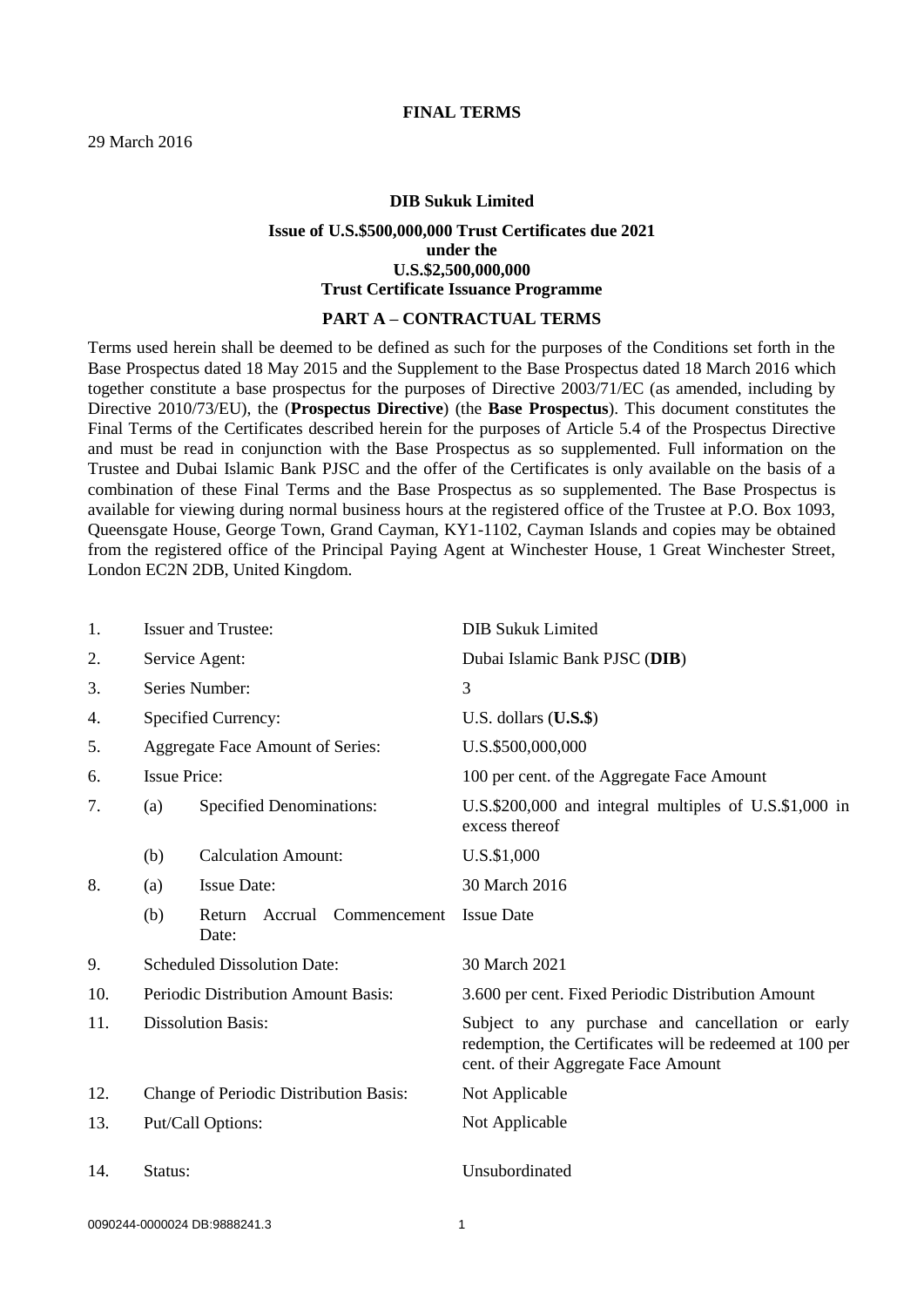# **PROVISIONS RELATING TO PERIODIC DISTRIBUTIONS PAYABLE**

| 15. | Notice periods for Condition 10.2:             |                                                                 | Minimum period: 30 days<br>Maximum period: 60 days                                                                                                               |
|-----|------------------------------------------------|-----------------------------------------------------------------|------------------------------------------------------------------------------------------------------------------------------------------------------------------|
| 16. | <b>Fixed Periodic Distribution Provisions:</b> |                                                                 | Applicable                                                                                                                                                       |
|     | (a)                                            | Rate:                                                           | 3.600 per cent. per annum payable semi-annually in<br>arrear on each Periodic Distribution Date                                                                  |
|     | (b)                                            | Periodic Distribution Dates:                                    | 30 March and 30 September in each year up to and<br>including the Scheduled Dissolution Date. The first<br>Periodic Distribution Date shall be 30 September 2016 |
|     | (c)                                            | <b>Fixed Amount:</b>                                            | U.S.\$18.00 per Calculation Amount                                                                                                                               |
|     | (d)                                            | <b>Broken Amount:</b>                                           | Not Applicable                                                                                                                                                   |
|     | (e)                                            | Day Count Fraction:                                             | 30/360                                                                                                                                                           |
|     | (f)                                            | <b>Determination Date:</b>                                      | Not Applicable                                                                                                                                                   |
|     | (g)                                            | Business Day Convention (for the<br>purposes of Condition 6.3): | Following Business Day Convention                                                                                                                                |
| 17. | Floating Periodic Distribution Provisions:     |                                                                 | Not Applicable                                                                                                                                                   |

# **PROVISIONS RELATING TO DISSOLUTION**

| 18. | <b>Optional Dissolution (Call):</b>                                                | Not Applicable                     |
|-----|------------------------------------------------------------------------------------|------------------------------------|
| 19. | Certificateholder Put Option:                                                      | Not Applicable                     |
| 20. | <b>Final Dissolution Amount:</b>                                                   | U.S.\$1,000 per Calculation Amount |
| 21. | Early Dissolution Amount (Tax):                                                    | U.S.\$1,000 per Calculation Amount |
| 22. | Dissolution Amount pursuant to Condition U.S.\$1,000 per Calculation Amount<br>14: |                                    |

# **GENERAL PROVISIONS APPLICABLE TO THE CERTIFICATES**

| 23. | Form of Certificates:                | Global Certificate exchangeable for Certificates in                                            |
|-----|--------------------------------------|------------------------------------------------------------------------------------------------|
|     |                                      | definitive registered form in the limited circumstances<br>specified in the Global Certificate |
| 24. | <b>Additional Financial Centres:</b> | Not Applicable                                                                                 |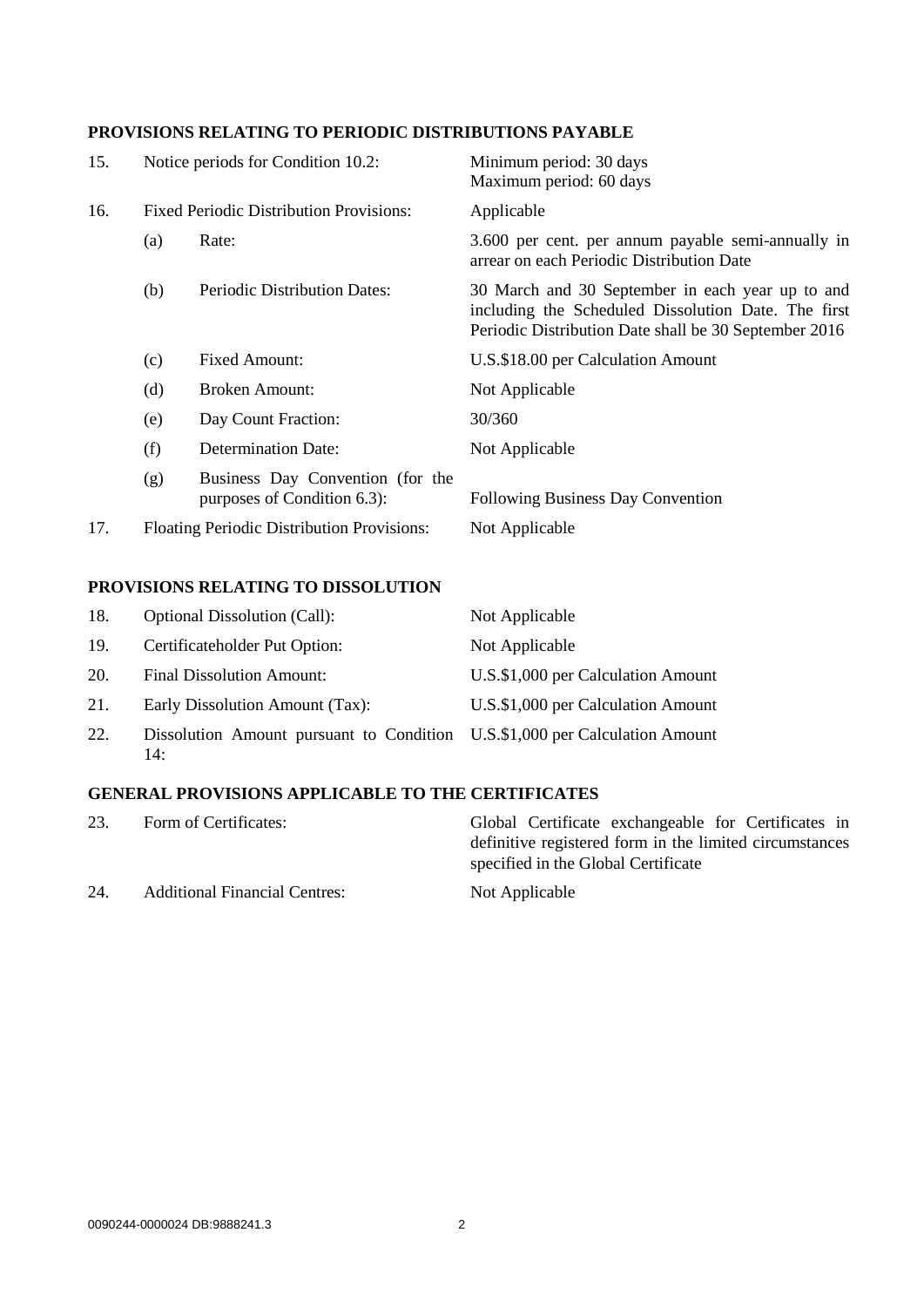## THIRD PARTY INFORMATION

Not Applicable.

## **PURPOSE OF FINAL TERMS**

These Final Terms comprise the final terms required for the issue and admission to trading on NASDAQ Dubai and the Irish Stock Exchange's Main Securities Market and admission to the DFSA Official List and the Official List of the Irish Stock Exchange of the Certificates described herein pursuant to the U.S.\$2,500,000,000 Trust Certificate Issuance Programme of DIB Sukuk Limited.

# **RESPONSIBILITY**

Each of the Trustee and DIB accepts responsibility for the information contained in these Final Terms. To the best of the knowledge and belief of each of the Trustee and DIB (each having taken all reasonable care to ensure that such is the case) the information contained in these Final Terms is in accordance with the facts and does not omit anything likely to affect the import of such information.

Signed on behalf of

**DIB SUKUK LIMITED**  $1 - 20$  $\overline{\phantom{a}}$ Duly authorised

Signed on behalf of **DUBAI ISLAMIC BANK PJSC** 

Duly authorised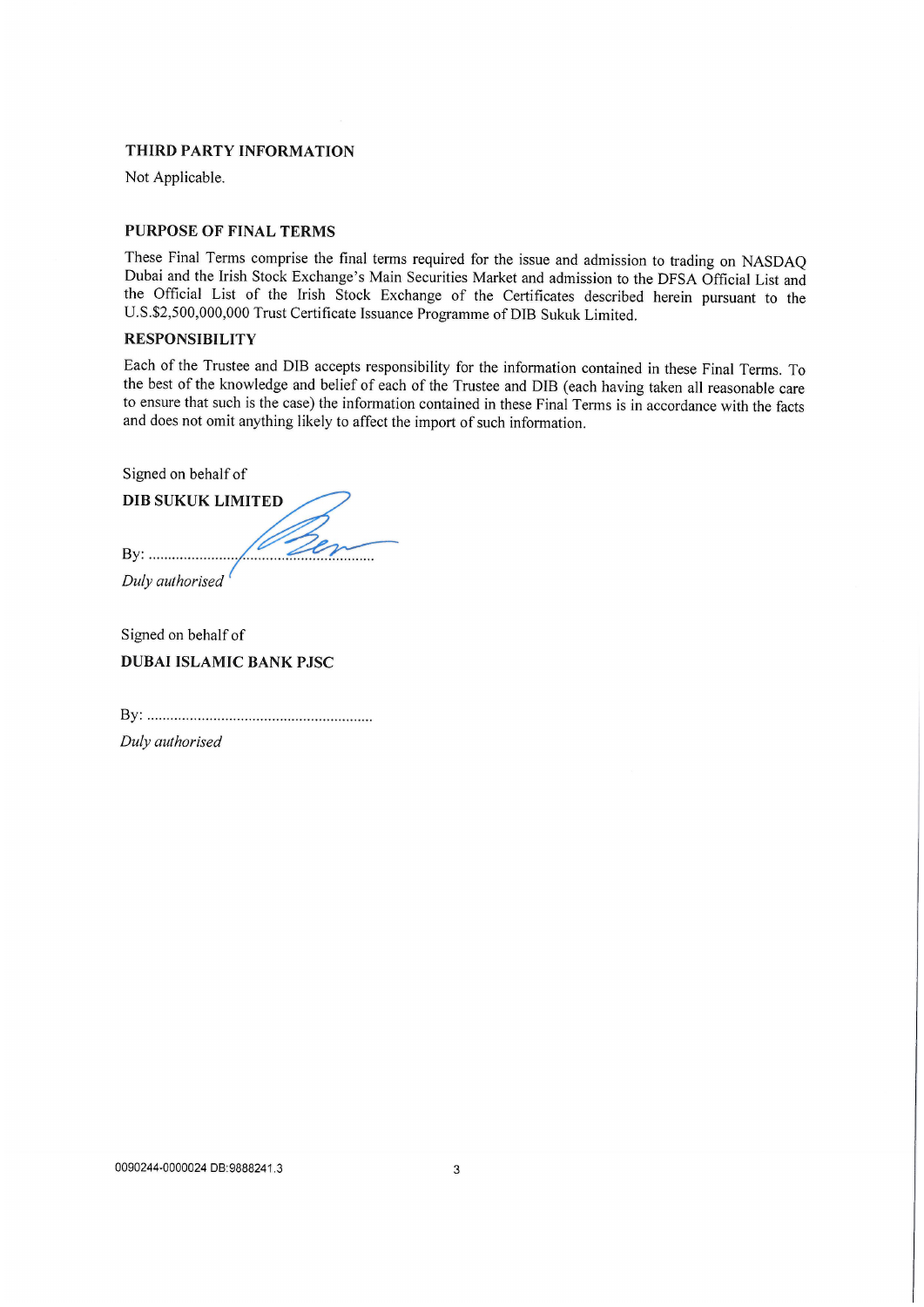#### THIRD PARTY INFORMATION

Not Applicable.

## **PURPOSE OF FINAL TERMS**

These Final Terms comprise the final terms required for the issue and admission to trading on NASDAQ Dubai and the Irish Stock Exchange's Main Securities Market and admission to the DFSA Official List and the Official List of the Irish Stock Exchange of the Certificates described herein pursuant to the U.S.\$2,500,000,000 Trust Certificate Issuance Programme of DIB Sukuk Limited.

## **RESPONSIBILITY**

Each of the Trustee and DIB accepts responsibility for the information contained in these Final Terms. To the best of the knowledge and belief of each of the Trustee and DIB (each having taken all reasonable care to ensure that such is the case) the information contained in these Final Terms is in accordance with the facts and does not omit anything likely to affect the import of such information.

Signed on behalf of

**DIB SUKUK LIMITED** 

Duly authorised

Signed on behalf of **DUBAI ISLAMIC BANK PJSC** 

 $By: \ldots$ alle Duly authorised **Mohamme Chief of Trea** Dubai Islamic Ba

Jalm hajar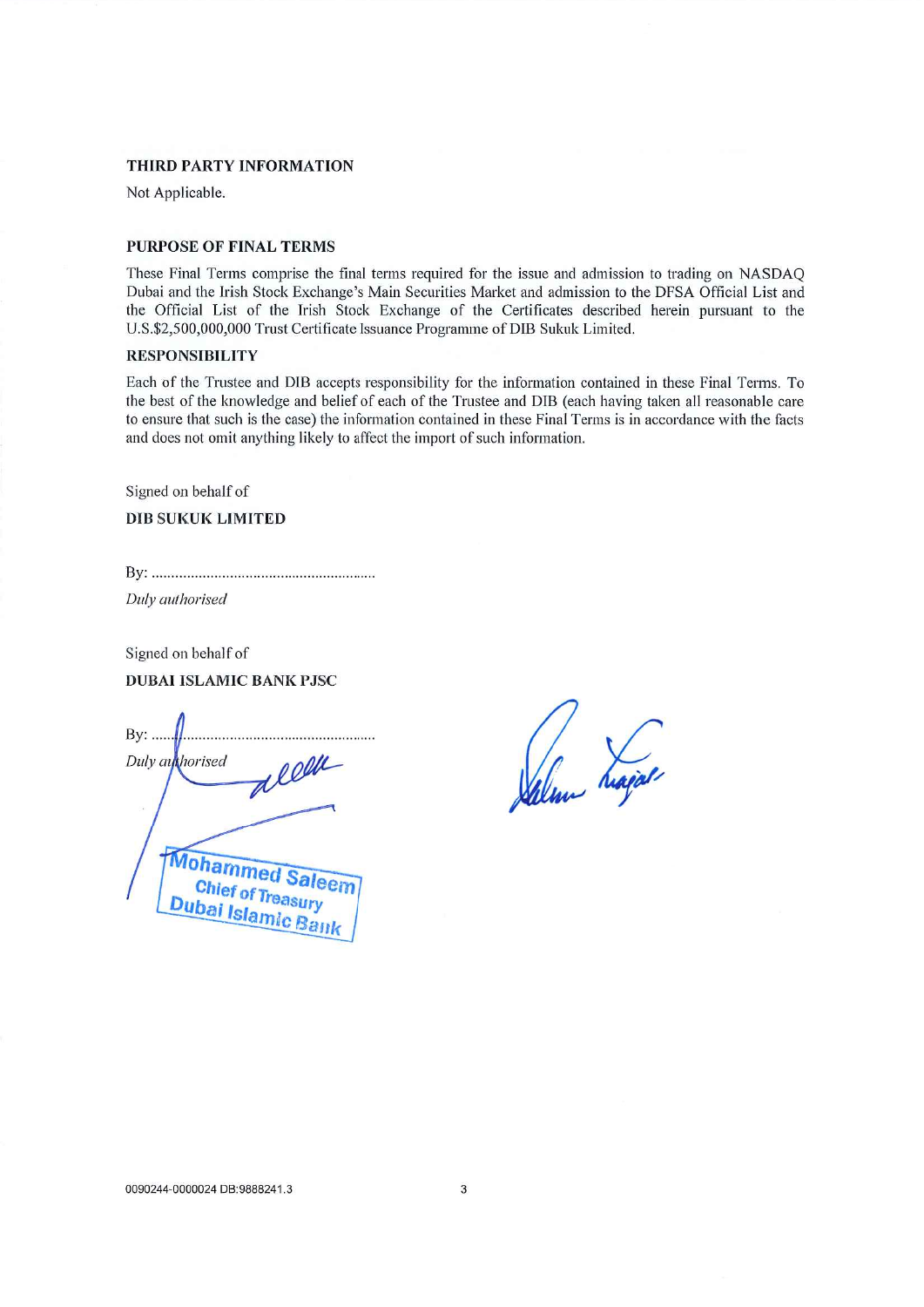## **PART B – OTHER INFORMATION**

# **1. LISTING AND ADMISSION TO TRADING**

| (i) | Listing and admission to trading: | Application has been made by the Trustee (or on its<br>behalf) for the Certificates to be (i) admitted to trading<br>on the Irish Stock Exchange's Main Securities Market<br>and admitted to listing on the Official List of the Irish<br>Stock Exchange and (ii) admitted to trading on<br>NASDAQ Dubai and admitted to listing on the Official<br>List maintained by the Dubai Financial Services<br>Authority with effect from 31 March 2016. |
|-----|-----------------------------------|--------------------------------------------------------------------------------------------------------------------------------------------------------------------------------------------------------------------------------------------------------------------------------------------------------------------------------------------------------------------------------------------------------------------------------------------------|
|     |                                   |                                                                                                                                                                                                                                                                                                                                                                                                                                                  |

#### (ii) Estimate of total expenses related to Irish Stock Exchange: €600 admission to trading: NASDAQ Dubai: U.S.\$2,000

## **2. RATINGS**

Ratings: Fitch Ratings Limited (**Fitch**) is established in the European Union and is registered under Regulation (EC) No. 1060/2009.

> Moody's Investors Service Limited (**Moody's**) is established in the European Union and is registered under Regulation (EC) No. 1060/2009.

> The Certificates to be issued have been rated A by Fitch and Baa1 by Moody's.

# **3. INTERESTS OF NATURAL AND LEGAL PERSONS INVOLVED IN THE ISSUE**

Save for any fees payable to the Managers, so far as each of the Trustee and DIB is aware, no person involved in the issue of the Certificates has an interest material to the offer. The Managers and their affiliates have engaged, and may in the future engage, in investment banking and/or commercial banking transactions with, and may perform other services for, the Trustee and DIB and their affiliates in the ordinary course of business.

# **4. PROFIT OR RETURN**

|    |       | Indication of profit or return:                                                                                                                        | 3.600 per cent. per annum                                                                                                                       |  |
|----|-------|--------------------------------------------------------------------------------------------------------------------------------------------------------|-------------------------------------------------------------------------------------------------------------------------------------------------|--|
|    |       |                                                                                                                                                        | The profit or return is calculated at the Issue Date on<br>the basis of the Issue Price. It is not an indication of<br>future profit or return. |  |
| 5. |       | <b>OPERATIONAL INFORMATION</b>                                                                                                                         |                                                                                                                                                 |  |
|    | (i)   | ISIN:                                                                                                                                                  | XS1387925958                                                                                                                                    |  |
|    | (ii)  | Common Code:                                                                                                                                           | 138792595                                                                                                                                       |  |
|    | (iii) | Any clearing system(s) other than Not Applicable<br>Euroclear<br>Clearstream,<br>and<br>the<br>Luxembourg and<br>relevant<br>identification number(s): |                                                                                                                                                 |  |
|    | (iv)  | Delivery:                                                                                                                                              | Delivery against payment                                                                                                                        |  |
|    | (v)   | Names and addresses of additional Not Applicable<br>Paying Agent(s) (if any):                                                                          |                                                                                                                                                 |  |
|    |       |                                                                                                                                                        |                                                                                                                                                 |  |